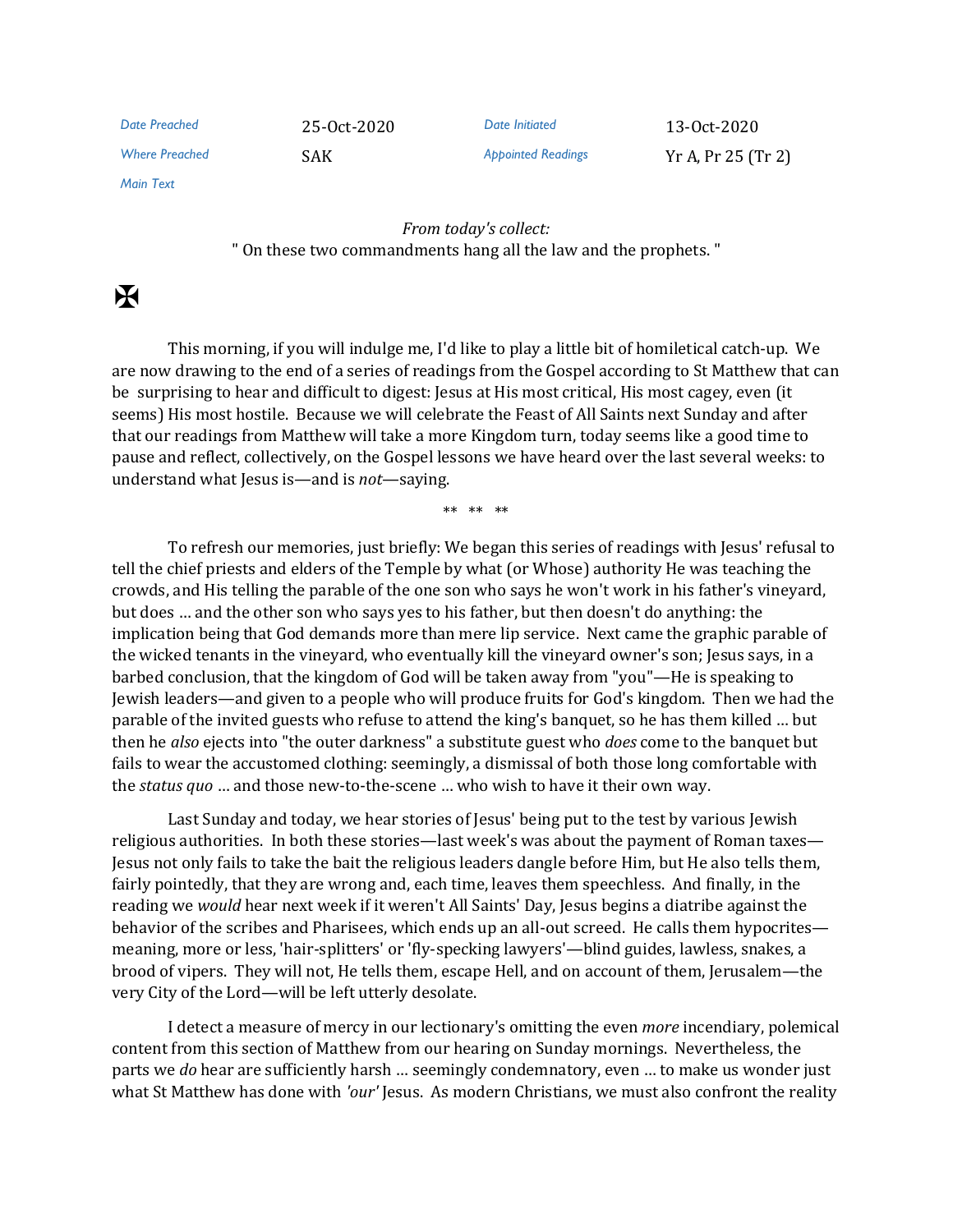that, for centuries, the Church has used this portion of Matthew's gospel to justify and foment rabid anti-Semitism, which, I can assure you, is the *farthest* thing from Matthew's—and God's—intent. Much to the contrary, I'd like to suggest three lenses … three 'corrections' of our *initial* hearing of these stories … that can help us make sense … without either polemicizing or soft-soaping … of these very difficult teachings of Jesus.

\*\* \*\* \*\*

The first corrective lens is context: the historical and cultural setting in which Matthew wrote his account of Jesus' ministry. Although it's easy to miss, Jesus' withering critiques and sharp parries are aimed *not* at the Jewish people—at the crowds thronging around Him in Jerusalem—but at the various and vying groups of Jewish leaders of that day. Since well before Jesus's birth, Jewish leaders had been squabbling amongst themselves over various legal and theological points and had splintered Judaism into several sects. Personal invective and cries of "blasphemy" were not uncommon at this time, so the very strong language Jesus levels at the Pharisees, Sadducees, scribes and others in these passages may have been neither new nor jarring in the ears of Matthew's audience. Furthermore, the Jewish community was beginning to unravel further over the issues of whether Jesus really was the Messiah ... and whether to allow into the community non-Jewish Gentiles who didn't follow the great body of teachings and customs historically deemed essential to Jewish identity. Matthew's times were, then, a fraught, increasingly polarized period in Jewish history. Writing for a Jewish audience, he had a particular point-of-view: away from over-zealous Jewish interpretations of the ancient religious Law … and toward a more Gentile-oriented grasp of the newness of Jesus and His divine mission.

As modern readers of Matthew, we are, exposed to some of the vitriol of these debates. To avoid misinterpreting the ire we sometimes find in Matthew's Jesus, we must see that while Matthew took a side in these debates, neither he … nor Jesus … *rejected* Judaism in favor of some new religion. Christianity did not exist in Matthew's time, and when it did arise, its lineage was Jewish through and through. There is simply no room, given the context of Matthew's gospel, for any anti-Semitic reading of these stories.

\*\* \*\* \*\*

A second correction to a hate-oriented reading of these texts is to think more theologically … how God thinks. The Jews were … and are … a People of God. God was … and is … in covenant relationship with them; and God came to earth, in Jesus, expressly to assist them. It was, we believe, Jesus' mission to reveal **to them** God and God's desire to be in full relationship … and to eliminate, forever, the unatoned sin that stood in the way of such relationship. As it came to pass, due to human free will, only a portion of the Jewish community accepted Jesus as the Messiah; came to know belief in Jesus and following His Way as the salvation that God so long promised Israel. Another portion of the Jewish community did not. But there is *nothing* in Scripture—including St Paul's letters—to suggest that this non-acceptance of Jesus terminated or cancelled God's long existing covenant with Israel, with the Jews. *God does not break promises.* God continues to reveal Godself to the Jewish community, in a process only God knows the ending of.

To understand God's faithfulness is to know that God does not, in Matthew or anywhere else (for that matter), condemn or reject the Jews or their faith. However we may hear Jesus' words in this section of Matthew, they are *not* His casting a covenant people into oblivion, His separating them from God's love and care. They are the sincere … even impassioned … pleading of a steadfast,